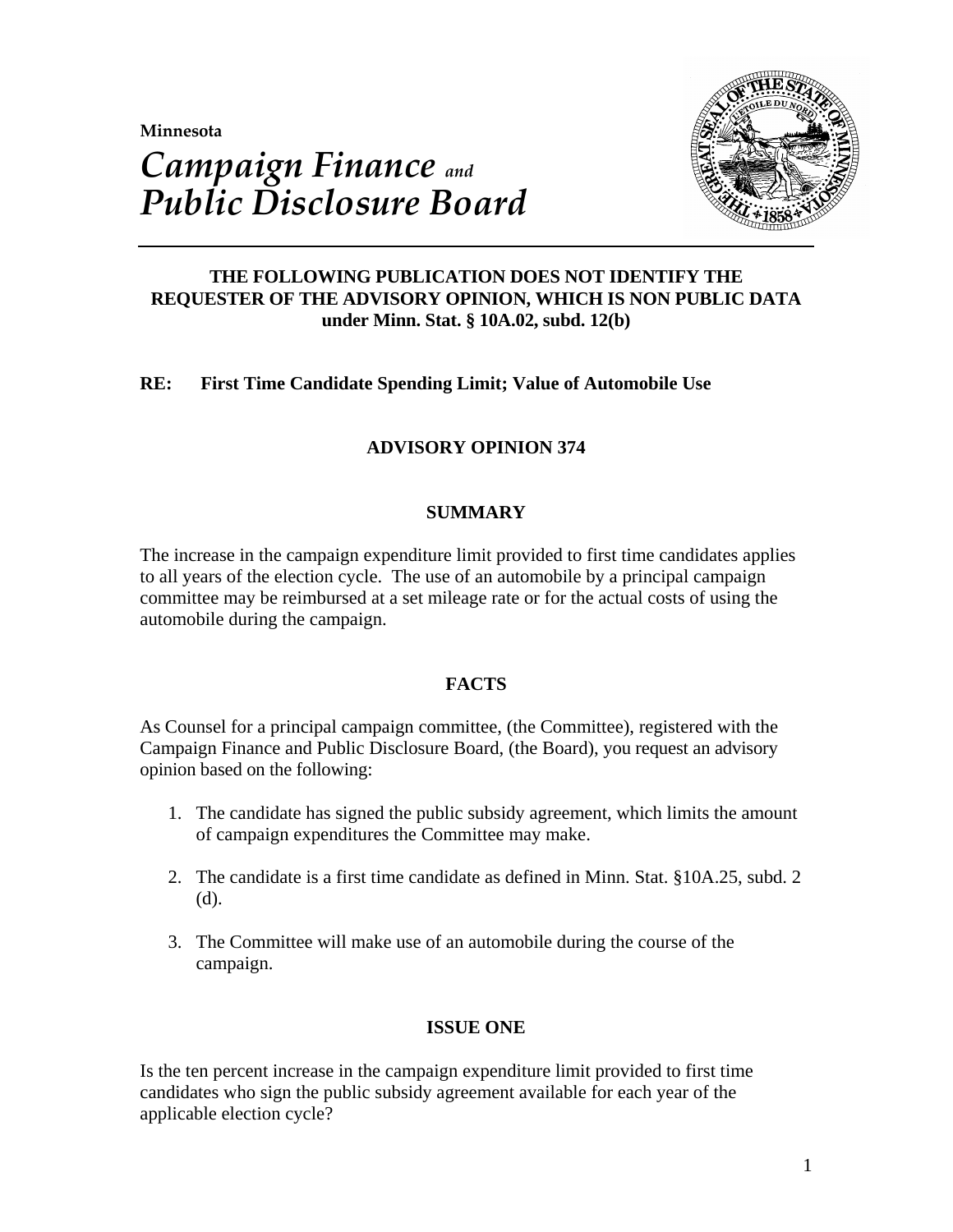## **OPINION ONE**

Yes. The ten percent increase in the campaign expenditure limit provided in Minn. Stat. §10A.25, subd. 2 (d) applies to election and non election years of the election cycle.

#### **ISSUE TWO**

May the Committee value the use of the automobile at either the lowest rate used by the state to reimburse its employees for automobile use; or alternatively, reimburse for the actual cost of fuel, maintenance, repairs, and insurance directly related to the use of the automobile?

#### **OPINION TWO**

Yes. The rate used by the state to reimburse employees for automobile use is based on the IRS mileage rate. The IRS mileage rate is an overall average of the cost of using an automobile and is provided as a standard rate so that individuals do not have to track the cost of all items related to the use of the automobile. However, because it is an average. the IRS rate may not reflect the actual cost of using either a fuel efficient or inefficient automobile.

If the Committee wishes to reimburse the actual cost of operating the automobile for campaign related travel it may do so with the understanding that it will need to maintain records that document the basis for the reimbursement.

### **NOTE**

If the Board intends to apply the response provided in an advisory opinion more broadly than to the individual or association to whom the opinion was issued then the Board is required under Minn. Stat. §10A.02, subd. 12a, to adopt administrative rules. As of the date of this advisory opinion the Board is in the process of adopting administrative rules that incorporate the responses provided in this advisory opinion into Minnesota Rules Chapter 4503.

Issued January 11, 2006

Bob Milbert, Chair Campaign Finance and Public Disclosure Board